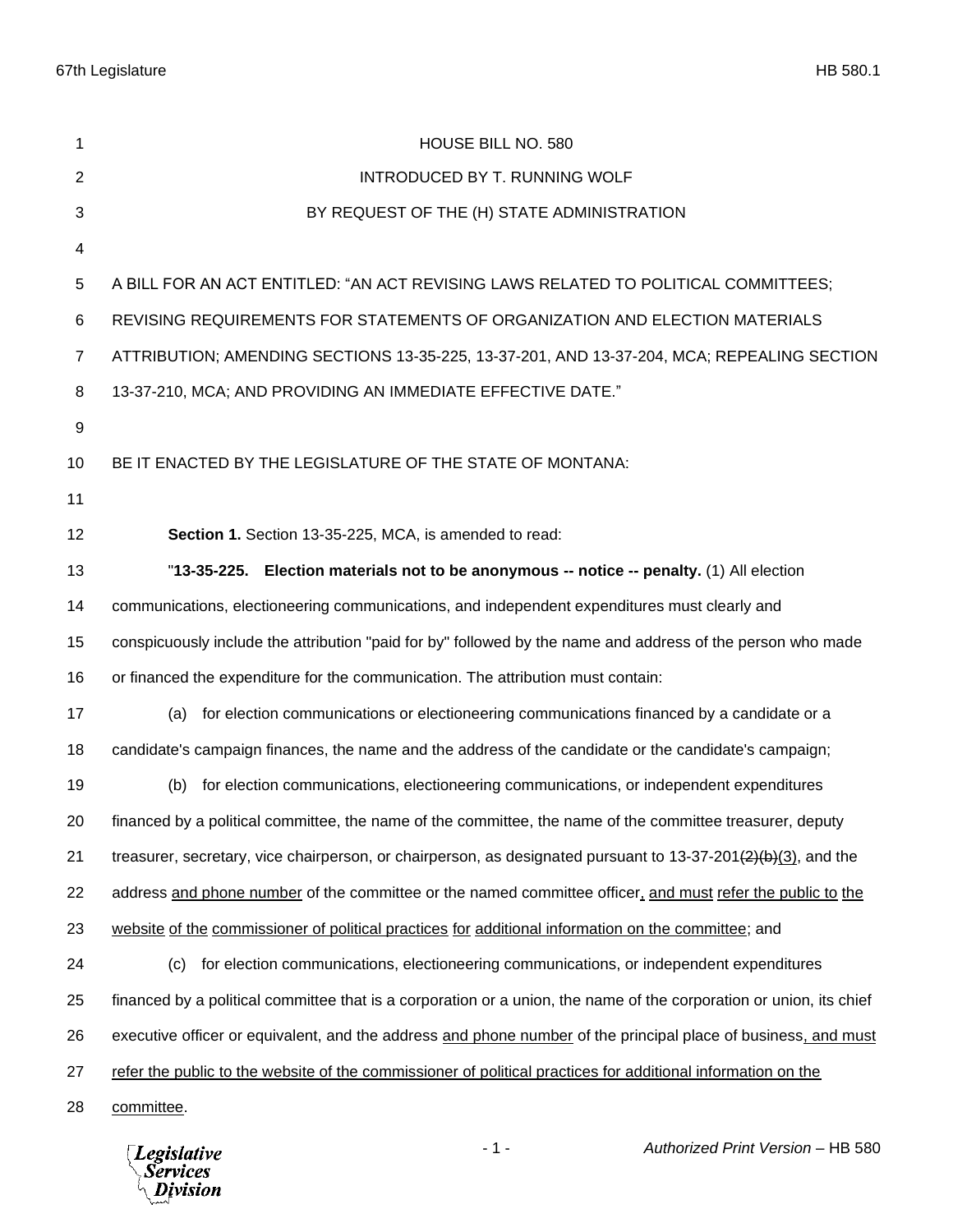67th Legislature HB 580.1

| 1              | Communications in a partisan election financed by a candidate or a political committee organized<br>(2)            |  |  |  |  |
|----------------|--------------------------------------------------------------------------------------------------------------------|--|--|--|--|
| $\mathbf{2}$   | on the candidate's behalf must state the candidate's party affiliation or include the party symbol.                |  |  |  |  |
| 3              | If a document or other article of advertising is too small for the requirements of subsections (1)<br>(3)          |  |  |  |  |
| 4              | and (2) to be conveniently included, the candidate responsible for the material or the person financing the        |  |  |  |  |
| 5              | communication shall file a copy of the article with the commissioner of political practices, together with the     |  |  |  |  |
| 6              | required information or statement, at the time of its public distribution.                                         |  |  |  |  |
| $\overline{7}$ | If information required in subsections (1) and (2) is omitted or not printed or if the information<br>(4)          |  |  |  |  |
| 8              | required by subsection (3) is not filed with the commissioner, upon discovery of or notification about the         |  |  |  |  |
| 9              | omission, the candidate responsible for the material or the person financing the communication shall:              |  |  |  |  |
| 10             | file notification of the omission with the commissioner of political practices within 2 business days<br>(a)       |  |  |  |  |
| 11             | of the discovery or notification;                                                                                  |  |  |  |  |
| 12             | bring the material into compliance with subsections (1) and (2) or file the information required by<br>(b)         |  |  |  |  |
| 13             | subsection (3) with the commissioner; and                                                                          |  |  |  |  |
| 14             | withdraw any noncompliant communication from circulation as soon as reasonably possible.<br>(c)                    |  |  |  |  |
| 15             | Whenever the commissioner receives a complaint alleging any violation of subsections (1) and (2),<br>(5)           |  |  |  |  |
| 16             | the commissioner shall as soon as practicable assess the merits of the complaint.                                  |  |  |  |  |
| 17             | (a) If the commissioner determines that the complaint has merit, the commissioner shall notify the<br>(6)          |  |  |  |  |
| 18             | complainant and the candidate or political committee of the commissioner's determination. The notice must          |  |  |  |  |
| 19             | state that the candidate or political committee shall bring the material into compliance as required under this    |  |  |  |  |
| 20             | section:                                                                                                           |  |  |  |  |
| 21             | within 2 business days after receiving the notification if the notification occurs more than 7 days<br>(i)         |  |  |  |  |
| 22             | prior to an election; or                                                                                           |  |  |  |  |
| 23             | (ii) within 24 hours after receiving the notification if the notification occurs 7 days or less prior to an        |  |  |  |  |
| 24             | election.                                                                                                          |  |  |  |  |
| 25             | When notifying the candidate or campaign committee under subsection $(6)(a)$ , the commissioner<br>(b)             |  |  |  |  |
| 26             | shall include a statement that if the candidate or political committee fails to bring the material into compliance |  |  |  |  |
| 27             | as required under this section, the candidate or political committee is subject to a civil penalty pursuant to 13- |  |  |  |  |
| 28             | 37-128."                                                                                                           |  |  |  |  |

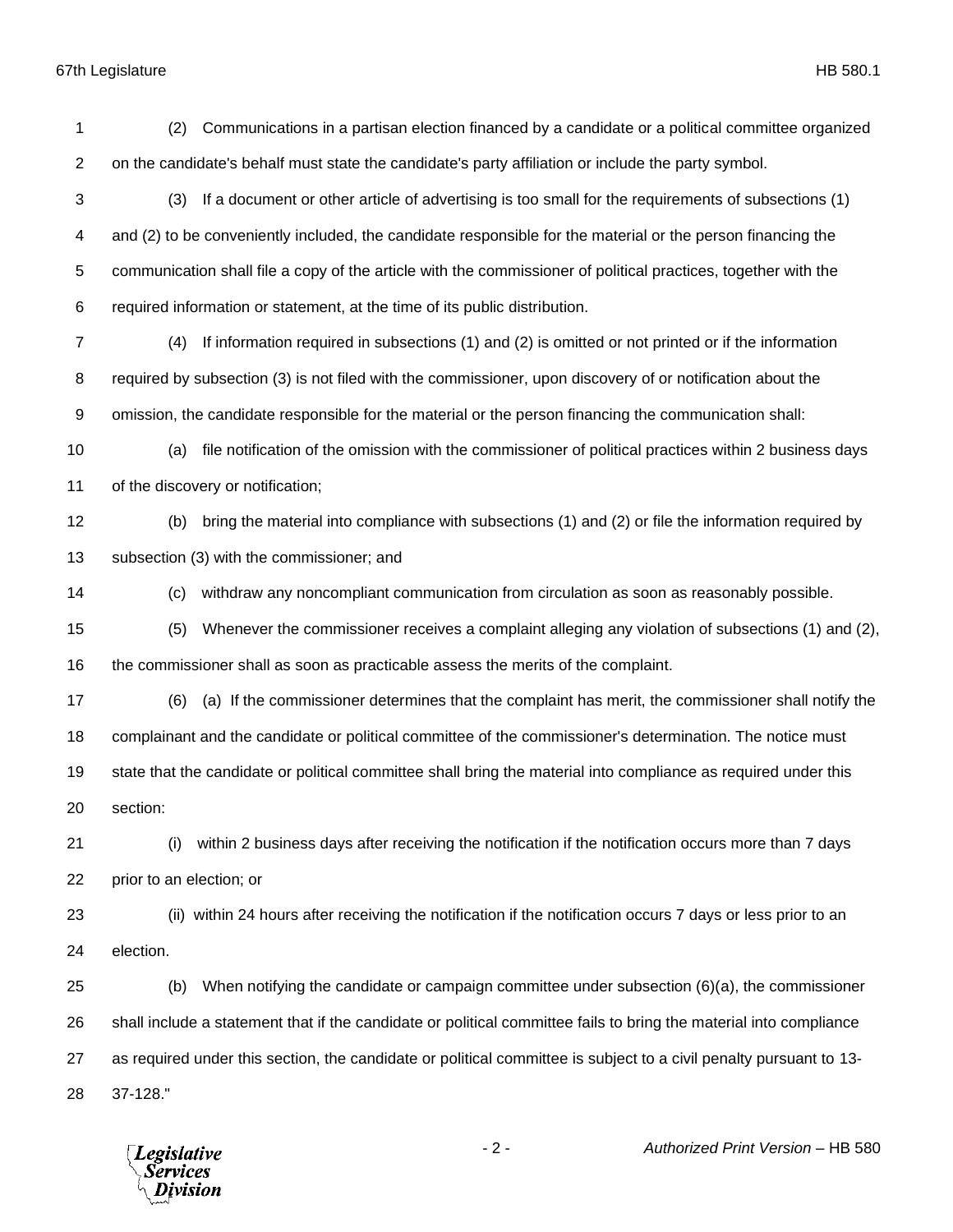| 1              |                                                                                                                                     |  |  |  |  |
|----------------|-------------------------------------------------------------------------------------------------------------------------------------|--|--|--|--|
| 2              | Section 2. Section 13-37-201, MCA, is amended to read:                                                                              |  |  |  |  |
| 3              | "13-37-201. Campaign treasurer. (1) Except as provided in 13-37-206, each candidate and each                                        |  |  |  |  |
| 4              | political committee shall appoint one campaign treasurer and certify the full name and complete address of the                      |  |  |  |  |
| 5              | campaign treasurer pursuant to this section.                                                                                        |  |  |  |  |
| 6              | (a) A candidate shall file the certification within 5 days after becoming a candidate.<br>(2)                                       |  |  |  |  |
| $\overline{7}$ | (a) Except as provided in subsection $\left(2\right)\left(4\right)$ , a political committee shall file the certification,<br>(b)(3) |  |  |  |  |
| 8              | which must include an organizational statement and the name, and address, and phone numbers of all officers,                        |  |  |  |  |
| 9              | if any, within 5 days after it makes an expenditure or authorizes another person to make an expenditure on its                      |  |  |  |  |
| 10             | behalf, whichever occurs first.                                                                                                     |  |  |  |  |
| 11             | An organizational statement must include a summary of the purpose or purposes of the political<br>(b)                               |  |  |  |  |
| 12             | committee, including the outcome or outcomes it desires to effect.                                                                  |  |  |  |  |
| 13             | A political committee that is seeking to place a ballot issue before the electors shall file the<br>$\left( 6 \right) (4)$          |  |  |  |  |
| 14             | certification, including the information required in subsection $(2)(b)$ $(3)$ , within 5 days after the issue becomes a            |  |  |  |  |
| 15             | ballot issue, as defined in $13-1-101(6)(b)$ .                                                                                      |  |  |  |  |
| 16             | The certification of a candidate or political committee must be filed with the commissioner."<br>(3)(5)                             |  |  |  |  |
| 17             |                                                                                                                                     |  |  |  |  |
| 18             | Section 3. Section 13-37-204, MCA, is amended to read:                                                                              |  |  |  |  |
| 19             | "13-37-204. Removal of campaign and deputy campaign treasurers. A candidate or political                                            |  |  |  |  |
| 20             | committee may remove the candidate's or committee's campaign or deputy campaign treasurer. The removal of                           |  |  |  |  |
| 21             | any treasurer or deputy treasurer must immediately be reported to the officer with whom the name of the                             |  |  |  |  |
| 22             | campaign treasurer was originally filed. In case of death, resignation, or removal of the candidate's or                            |  |  |  |  |
| 23             | committee's campaign treasurer before compliance with any obligation of a campaign treasurer under this                             |  |  |  |  |
| 24             | chapter, the candidate or political committee shall appoint a successor and certify the name, and address, and                      |  |  |  |  |
| 25             | phone number of the successor as specified in 13-37-201."                                                                           |  |  |  |  |
| 26             |                                                                                                                                     |  |  |  |  |
| 27             | NEW SECTION. Section 4. Repealer. The following section of the Montana Code Annotated is                                            |  |  |  |  |
| 28             | repealed:                                                                                                                           |  |  |  |  |